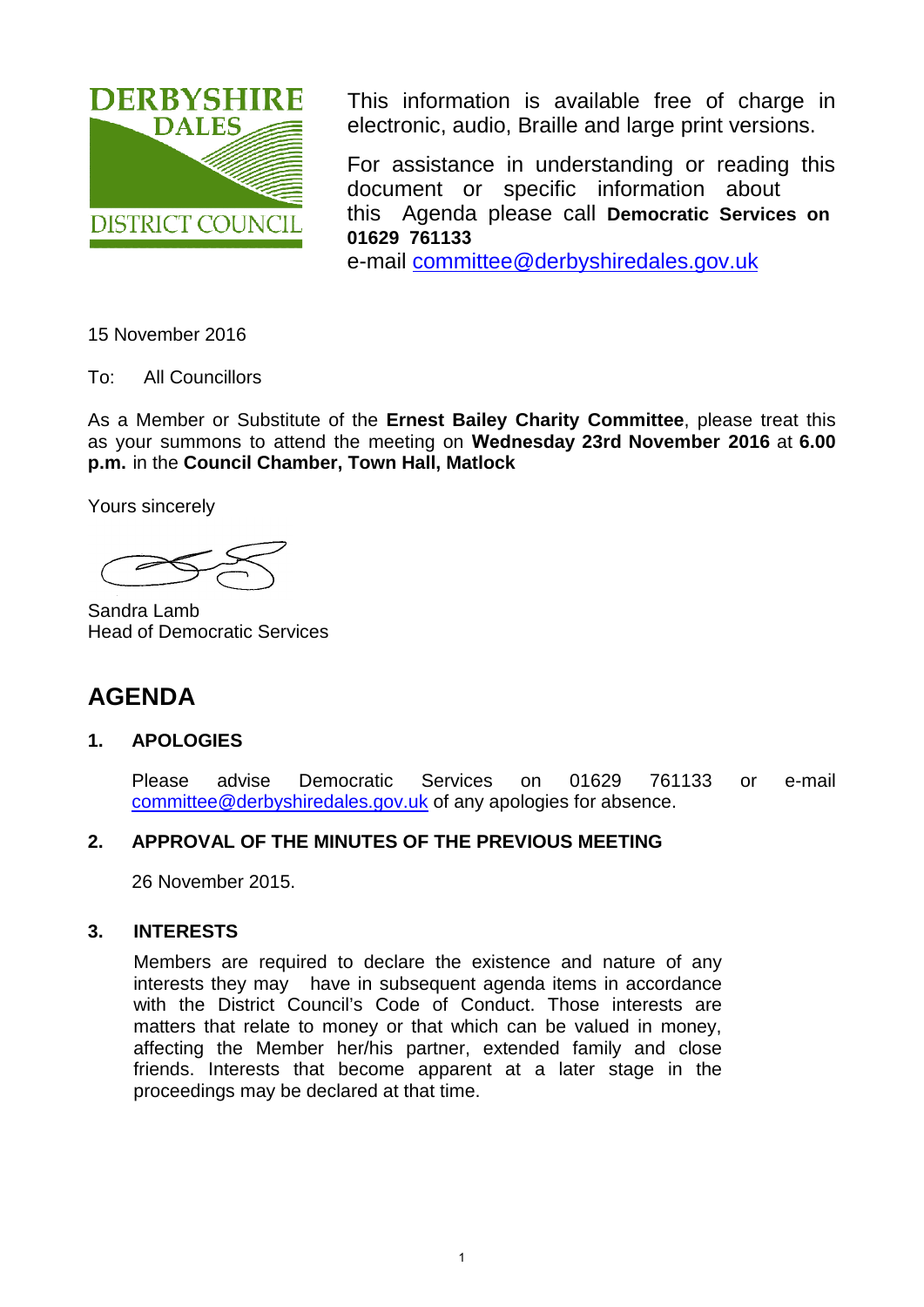Page Nos.

**3 - 4**

#### **4. [STATEMENT OF FINANCIAL POSITION](#page-2-0)**

To inform members of the financial position of the Charity as at the end of 2015/16 financial year, together with estimates for 2016/17, and to seek approval for the investment of the Charity's funds.

# **5. [DISTRIBUTION OF CHARITABLE FUNDS](#page-4-0)**

To consider applications for grants from Charitable funds.

## NOTE

Members of the public requiring further information about this Agenda are requested to contact Democratic Services on 01629 761133 or e-mail [committee@derbyshiredales.gov.uk](mailto:committee@derbyshiredales.gov.uk) .

Members of the Committee: Councillors: Jason Atkin, Martin Burfoot, Sue Burfoot, Deborah Botham, Ann Elliott, Steve Flitter, Joyce Pawley, Garry Purdy, Mark Salt (Chairman), Andrew Statham, Jacquie Stevens, Colin Swindell and Joanne Wild.

**5 - 11**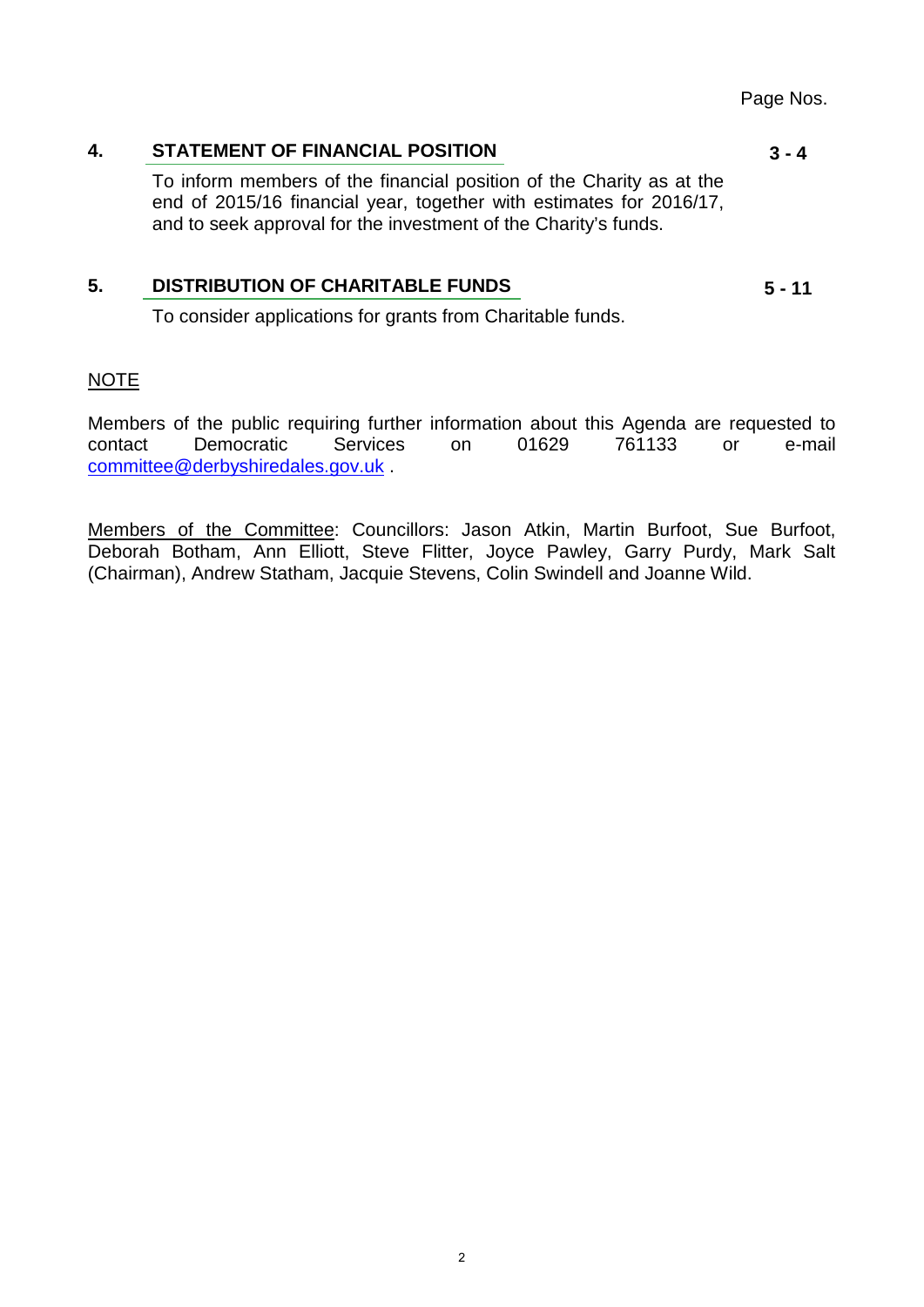£

<span id="page-2-0"></span>ERNEST BAILEY CHARITY COMMITTEE 23 NOVEMBER 2016

Report of the Head of Resources

# **STATEMENT OF FINANCIAL POSITION**

# **PURPOSE OF REPORT**

This report informs Members of the financial position of the Charity as at the end of the 2015/16 financial year and provides estimates for 2016/17. The report also seeks Members' approval for the investment of the Charity's funds.

#### **RECOMMENDATIONS**

- 1. That the financial statement for the 2015/16 financial year be received.
- 2. That the funds of the Charity continue to be invested with Derbyshire Dales District Council.

#### **WARDS AFFECTED**

All Saints, Darley Dale, Masson, St. Giles & Tansley, Stanton, Winster and South Darley

## **STRATEGIC LINK**

Not applicable as the Committee is acting as Trustee of a charitable fund.

## **1 REPORT**

1.1The tables below detail the various financial transactions for 2015/16 and 2016/17. The Charity's annual accounts must be submitted to the Charity Commissioners within ten months of the financial year end.

#### **Actual 2015/16**

| Balance b/fwd |          | 156,088  |
|---------------|----------|----------|
| Income -      | Interest | 1,500    |
|               |          | 157,588  |
| Expenditure - | Grants   | (1, 575) |
| Balance c/fwd |          | 156,013  |

#### **Estimate 2016/17**

| Balance b/fwd |                                   | 156,013 |
|---------------|-----------------------------------|---------|
| Income -      | Interest                          | 1.500   |
|               |                                   | 157,513 |
| Expenditure - | Grants approved prior to 31/03/16 |         |
| Balance c/fwd |                                   | 157,513 |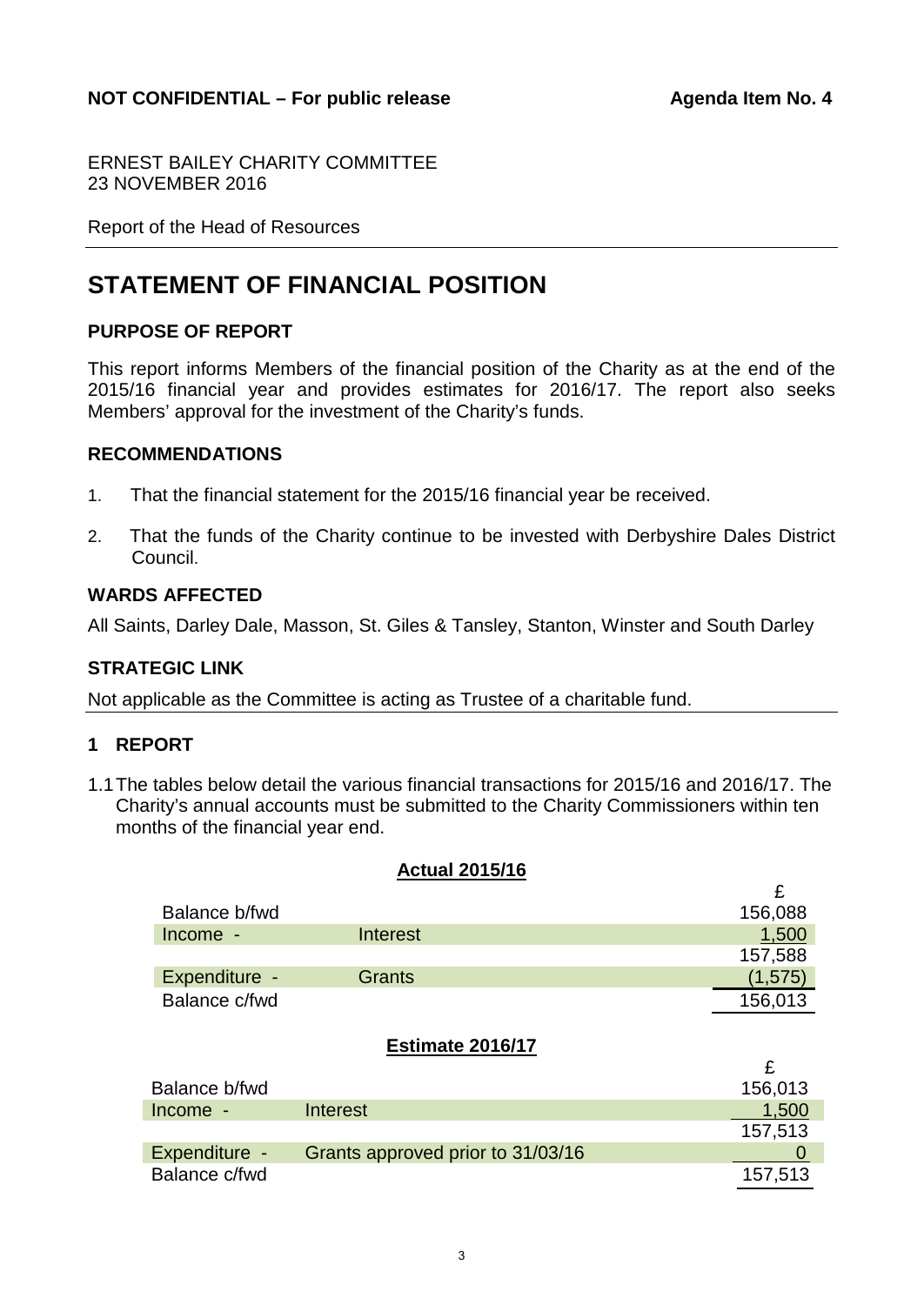# **Maintenance Provision**

|                                        | Actual  | <b>Estimate</b> |
|----------------------------------------|---------|-----------------|
|                                        | 2015/16 | 2016/17         |
|                                        |         |                 |
| Balance b/fwd<br>Contribution for year | 3,600   | 3,600           |
| Balance c/fwd                          | 3.600   | 3,600           |

#### **2 RISK ASSESSMENT**

#### **2.1 Legal**

The recommendations avoid all legal risk.

#### **2.2 Financial**

The Charity has £150,000 invested with Derbyshire Dales District Council and for 2015/16 interest was earned at an average rate of 1.0%.

The amount available in the Distribution Fund at  $1<sup>st</sup>$  April 2016 excluding the maintenance provision was £38,937. In accordance with normal practice, the amount available for distribution this year is £1,500, being equal to the estimated interest receivable. Should the Committee decide to go against the recommended level, the result would be a reduction in the amount available for distribution in the future.

As sole Trustee, the Council is under an obligation to look after the assets of the Charity with the same care as it would do its own money. The actual and estimated income and expenditure set out in the report show a proper and prudent management of the Charity's assets.

# **3. OTHER CONSIDERATIONS**

In preparing this report, the relevance of the following factors has also been considered: prevention of crime and disorder, equalities, environmental, climate change, health, human rights, personnel and property.

#### **4. CONTACT INFORMATION**

Karen Henriksen, Head of Resources Telephone: 01629 761284; Email: [karen.henriksen@derbyshiredales.gov.uk](mailto:karen.henriksen@derbyshiredales.gov.uk)

# **5. BACKGROUND INFORMATION**

None.

# **6. ATTACHMENTS**

None.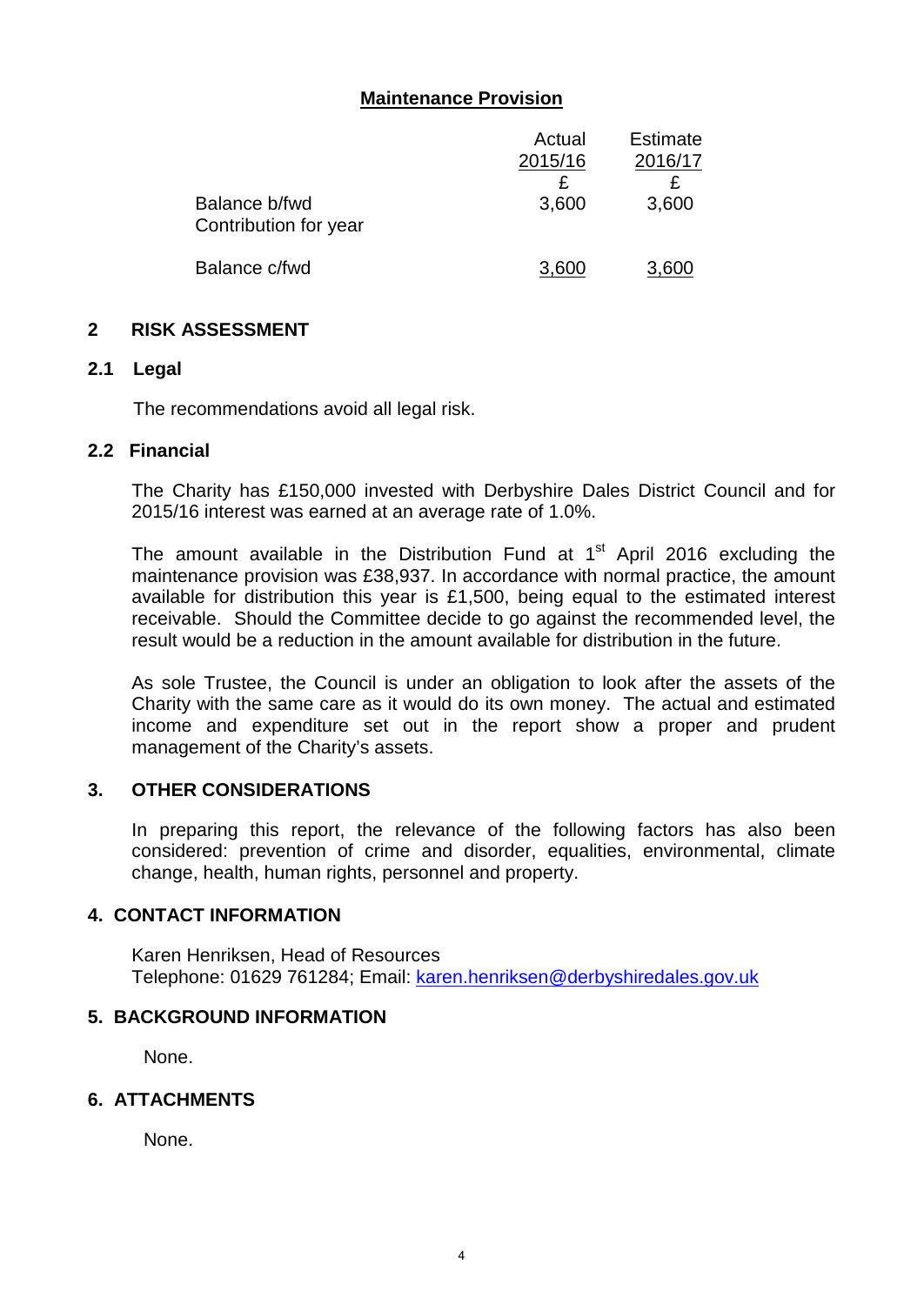# <span id="page-4-0"></span>**NOT CONFIDENTIAL –** For public release **Agenda Item No. 5**

ERNEST BAILEY CHARITY COMMITTEE 23 NOVEMBER 2016

Report of the Head of Community Development

# **DISTRIBUTION OF CHARITABLE FUNDS**

## **SUMMARY**

To consider applications for grant aid.

## **RECOMMENDATION**

- 1. That consideration is given to the applications for grant aid as set out in the attached schedule.
- 2. That grants be made conditional upon their being used for the purpose for which the application was made and in accordance with the objects of the Trust.
- 3. That the availability of funds be advertised at the appropriate time to enable applications to be considered in autumn 2017.

# **WARDS AFFECTED**

All Saints, Darley Dale, Masson, St. Giles & Tansley, Stanton, Winster and South Darley

## **STRATEGIC LINK**

Not applicable as the Committee is acting as Trustee of a charitable fund.

## **1 BACKGROUND**

The terms of reference for the Ernest Bailey Charity Committee are to ensure that funds are applied for the general benefit of the inhabitants of Matlock and district in one or more of the following ways:

- For the relief of the aged and poor
- For the relief of distress and sickness
- To provide or support facilities for recreation and other leisure time activities
- To provide or support educational facilities, or
- In such other ways as the Trustee thinks fit.

The area of benefits is the former area of the Matlock Urban District Council i.e. Matlock, Matlock Bath, Bonsall, Cromford, Darley Dale, Northwood and Tinkersley, Rowsley (part) South Darley, Starkholmes and Tansley.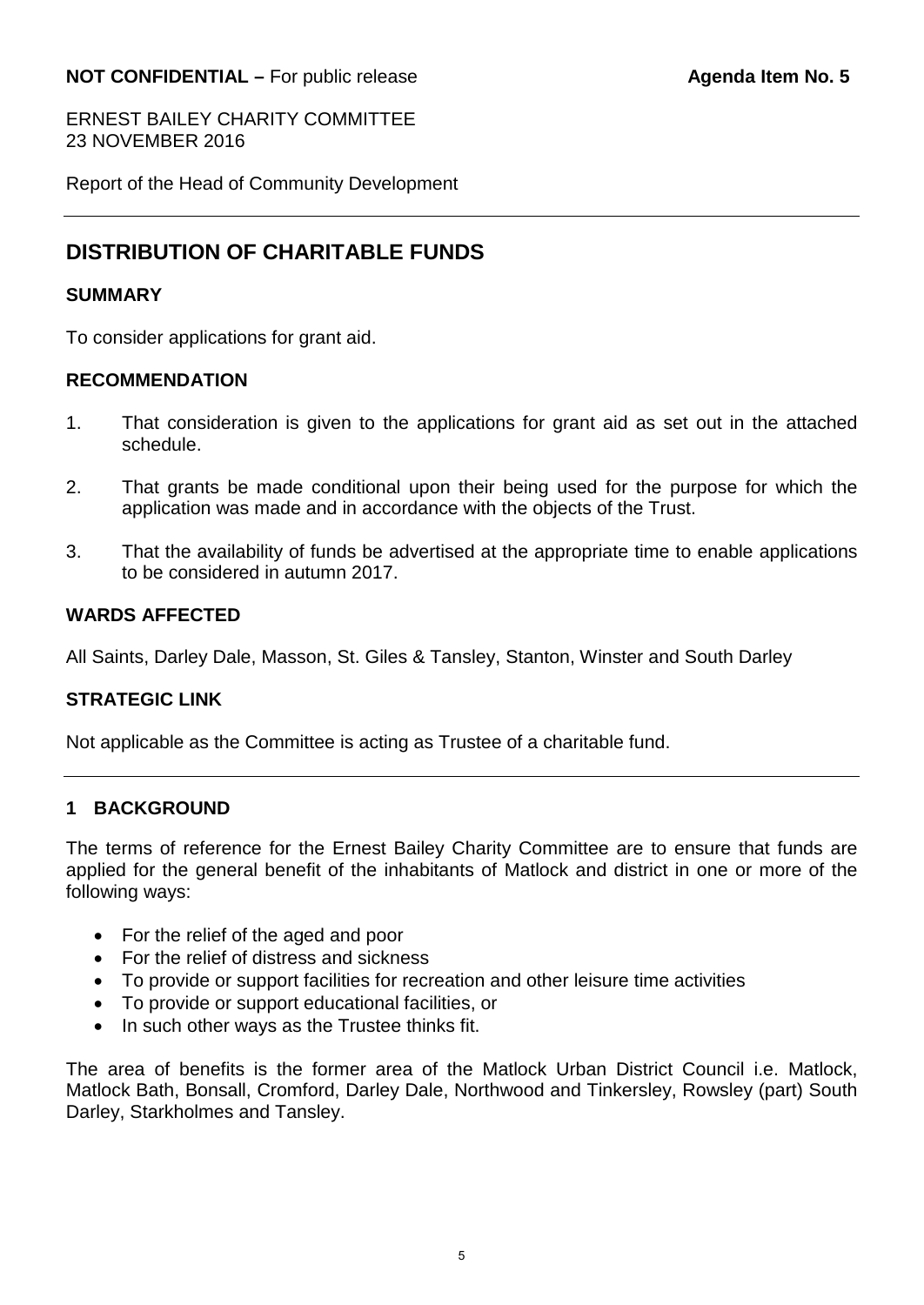# **2 FUNDING OF APPLICATIONS**

A total of 14 qualifying applications have been received which are summarised on the attached schedule. Based on the relative merit, suggested grants have been identified in the majority of cases from within the estimated amount for distribution of £1,500.

Members will recall that it was agreed at last year's Committee, that in view of the increase of applications received and the potential difficulty in directing resources to those most in need, a more in depth indication of financial need be requested as part of the application process to enable better targeting of the funds.

A revised application was drafted in consultation with District Council and Derbyshire Dales Council for Voluntary Services' officers, and then circulated around Committee members prior to adoption.

# **3 RISK ASSESSMENT**

# **3.1** Legal

The District Council became the sole Trustees of the Ernest Bailey Charity following approval by the Charity Commissioners on  $12<sup>th</sup>$  April 1985. This function was later delegated to the Ernest Bailey Charity Committee.

The Trustees may apply income for charitable purposes either directly or by way of donations or subscriptions to institutions or organisations which apply and which undertake in return to apply the whole or part of their income for such charitable purposes.

The Charity is not to relieve public funds. The Trustee shall not apply income or Charity directly in relief of rates, taxes or public funds, but may apply income in supplementing relief or assistance provided out of public funds.

## **3.2** Financial

The balance of the distribution fund at  $1<sup>st</sup>$  April 2016 was £38,937. The usual practice is to consider current grant applications from within the current year's interest receipts, estimated at £1,500.

Should the Committee decide to go against the recommended level, the result would be a reduction in the amount available for distribution in the future.

## **4. OTHER CONSIDERATIONS**

In preparing this report the relevance of the following factors has also been considered: prevention of crime and disorder, equality of opportunity, environmental, health, legal and human rights, financial, personnel and property considerations.

## **5. CONTACT INFORMATION**

Ros Hession on 01629 761302 or email [ros.hession@derbyshiredales.gov.uk](mailto:ros.hession@derbyshiredales.gov.uk)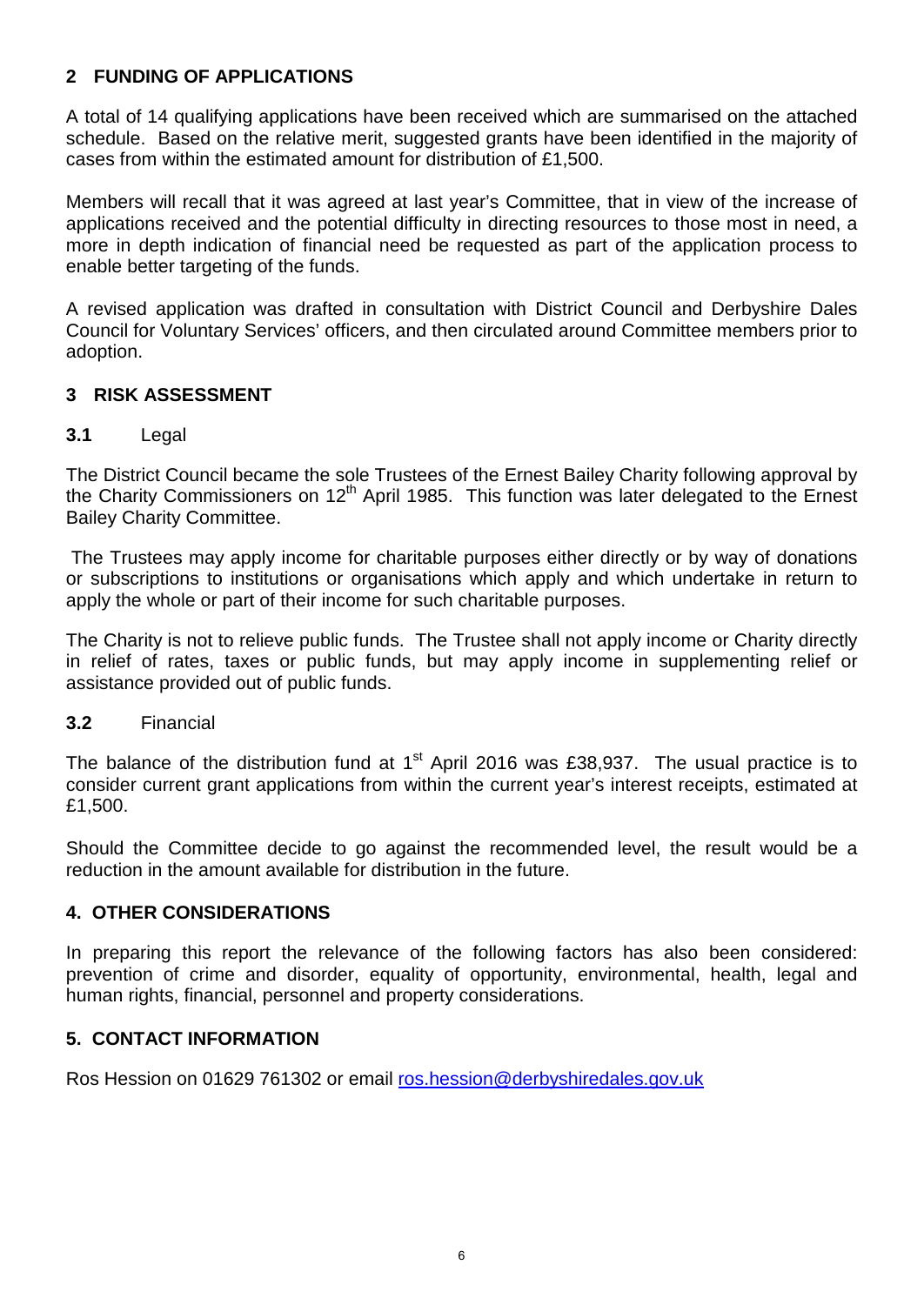# **6. BACKGROUND PAPERS**

| Date | Description                                                                                           | <b>File</b> |
|------|-------------------------------------------------------------------------------------------------------|-------------|
| 2016 | October / Applications and supporting documents, CD/Grants/Ernest<br>November numbered $1/16 - 14/16$ | Bailey 2016 |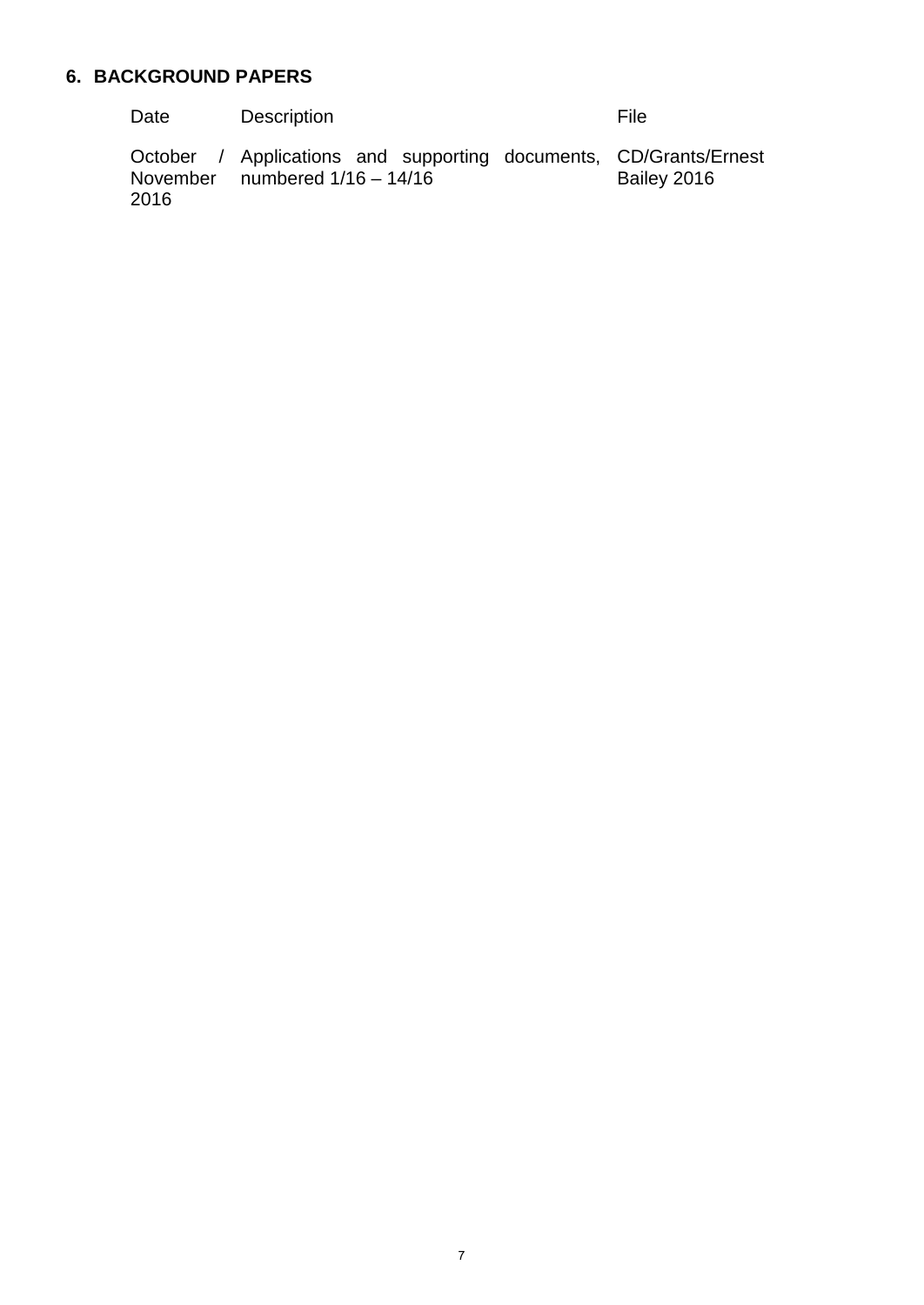# **NOT CONFIDENTIAL** - For public release **Appendix 1**

# **The Ernest Bailey Charity Schedule of Applications for Grant Aid 2016**

| <b>NO</b> | <b>ORGANISATION</b>                              | REG.<br><b>CHARITY</b> | <b>PROJECT/PURPOSE</b>                                                                                                                                                                                                                                                                                                                                              | <b>TOTAL</b><br><b>COST</b><br>£           | <b>AMOUNT</b><br>STILL TO<br><b>BE RAISED</b><br>£ | <b>GRANT</b><br><b>REQUESTED</b><br><b>IF STATED</b><br>£ | <b>COMMENTS</b>                                                                              | <b>GRANTS</b><br><b>AWARDED</b><br><b>TO DATE</b>                                                                     | <b>SUGGESTED</b><br><b>GRANT</b><br>£ |
|-----------|--------------------------------------------------|------------------------|---------------------------------------------------------------------------------------------------------------------------------------------------------------------------------------------------------------------------------------------------------------------------------------------------------------------------------------------------------------------|--------------------------------------------|----------------------------------------------------|-----------------------------------------------------------|----------------------------------------------------------------------------------------------|-----------------------------------------------------------------------------------------------------------------------|---------------------------------------|
| 1/16      | 1st Cromford<br>Rainbows                         | Yes                    | To buy craft materials, to increase our<br>existing equipment and update it.                                                                                                                                                                                                                                                                                        | 106                                        | 76                                                 | 76                                                        |                                                                                              | 50 (2015)<br>75 (2014)<br>75 (2013)<br>75 (2012)<br>100 (2011)<br>100 (2010)<br>100 (2009)<br>60 (2008)<br>120 (2007) | 76                                    |
| 2/16      | Matlock & District<br>Hard of Hearing<br>Club    | Yes                    | To help provide interesting and<br>stimulating speakers (with Speech to<br>Text Services when required).                                                                                                                                                                                                                                                            | Estimated<br>cost for<br>next year<br>£450 |                                                    | 100                                                       |                                                                                              | 50 (2015)<br>150 (2014)<br>75 (2013)                                                                                  | 100                                   |
| 3/16      | <b>Jesters Mixed</b><br><b>Martial Arts Club</b> | No.                    | To encourage more people to be more<br>active and participate in sporting<br>activities by offering free membership<br>(currently £25 annually) and classes<br>(£5) to schools. We have previously<br>been into schools on a volunteer basis<br>and provided after school activities and<br>would offer the memberships for the<br>schools to use as raffle prizes. | 700                                        |                                                    | 700                                                       | A<br>non-profit<br>making<br>sports<br>club. Any money<br>raised goes back<br>into the club. | $\overline{\phantom{a}}$                                                                                              | 150                                   |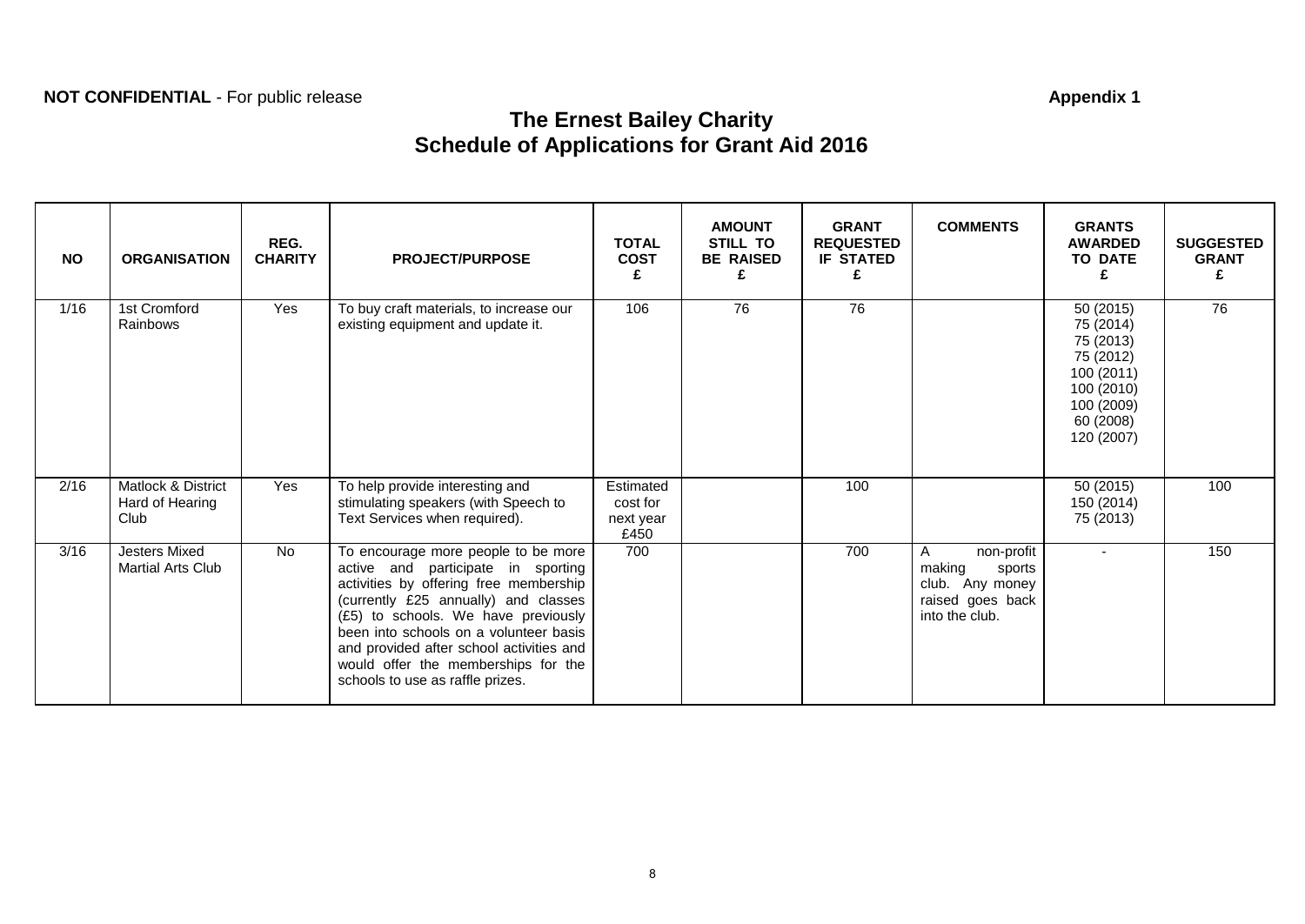| <b>NO</b> | <b>ORGANISATION</b>                                            | REG.<br><b>CHARITY</b> | <b>PROJECT/PURPOSE</b>                                                                                                                                                                                                                                                                                                                                                                                             | <b>TOTAL</b><br><b>COST</b><br>£ | <b>AMOUNT</b><br><b>STILL TO</b><br><b>BE RAISED</b><br>£ | <b>GRANT</b><br><b>REQUESTED</b><br><b>IF STATED</b><br>£ | <b>COMMENTS</b>                                                                                                                                                     | <b>GRANTS</b><br><b>AWARDED</b><br><b>TO DATE</b><br>£                                              | <b>SUGGESTED</b><br><b>GRANT</b><br>£ |
|-----------|----------------------------------------------------------------|------------------------|--------------------------------------------------------------------------------------------------------------------------------------------------------------------------------------------------------------------------------------------------------------------------------------------------------------------------------------------------------------------------------------------------------------------|----------------------------------|-----------------------------------------------------------|-----------------------------------------------------------|---------------------------------------------------------------------------------------------------------------------------------------------------------------------|-----------------------------------------------------------------------------------------------------|---------------------------------------|
| 4/16      | Derwent Bowmen<br><b>Archery Club</b>                          | No.                    | To add to the funds required for the<br>general maintenance of the club, the<br>purchase of equipment for beginners<br>and juniors, the hosting of archery<br>events in the Matlock and Darley Bridge<br>area.                                                                                                                                                                                                     |                                  |                                                           | 1,000                                                     |                                                                                                                                                                     |                                                                                                     | 150                                   |
| 5/16      | The Parish<br>Church of St Mary<br>the Virgin, South<br>Darley | <b>No</b>              | St Mary's is facilitating regular<br>'Afternoon Teas' in the Parish Room<br>provided by church volunteers for local<br>elderly people. The teas are free and<br>open to as many people as we can<br>accommodate. No church connection<br>is required and we are currently hosting<br>about 20 people.<br>Any grant aid will be used to support<br>essential running costs, in support of<br>the volunteer helpers. |                                  |                                                           | 100<br>for ongoing<br>project                             | Currently run on<br>an ad hoc basis<br>by volunteers. No<br>accounts<br>available, but an<br>imprest account<br>will be established<br>if<br>a grant is<br>awarded. |                                                                                                     | 100                                   |
| 6/16      | Tansley<br><b>Community Hall</b><br>Management<br>Committee    | <b>No</b>              | To purchase a Swan 8 litre water urn to<br>heart boiling water for groups to use                                                                                                                                                                                                                                                                                                                                   | 56.39                            | 56.39                                                     | 56.39                                                     |                                                                                                                                                                     | 100 (2011)<br>200 (2000)<br>150 (1999)<br>200 (1998)<br>150 (1994)                                  | 57                                    |
| 7/16      | Friends of Tansley<br>School                                   | Yes                    | Tansley Primary Schools' fundraising<br>aim this year is for the provision of an<br>outdoor learning area to be used by<br>children up to age 11 and under. The<br>children will then have access to<br>learning opportunities about the<br>environment the teacher will be able to<br>nurture the creativity and imagination of<br>the children.                                                                  | 5.000                            | 4,000                                                     | 1,000                                                     | Referred to Waste<br>&<br>Recycling<br><b>Community Fund</b>                                                                                                        | $50 - (2015)$<br>$100 - (2012)$<br>100 (2008)<br>2005 (130)<br>2004 (100)<br>75 (2003)<br>75 (2001) | $\Omega$                              |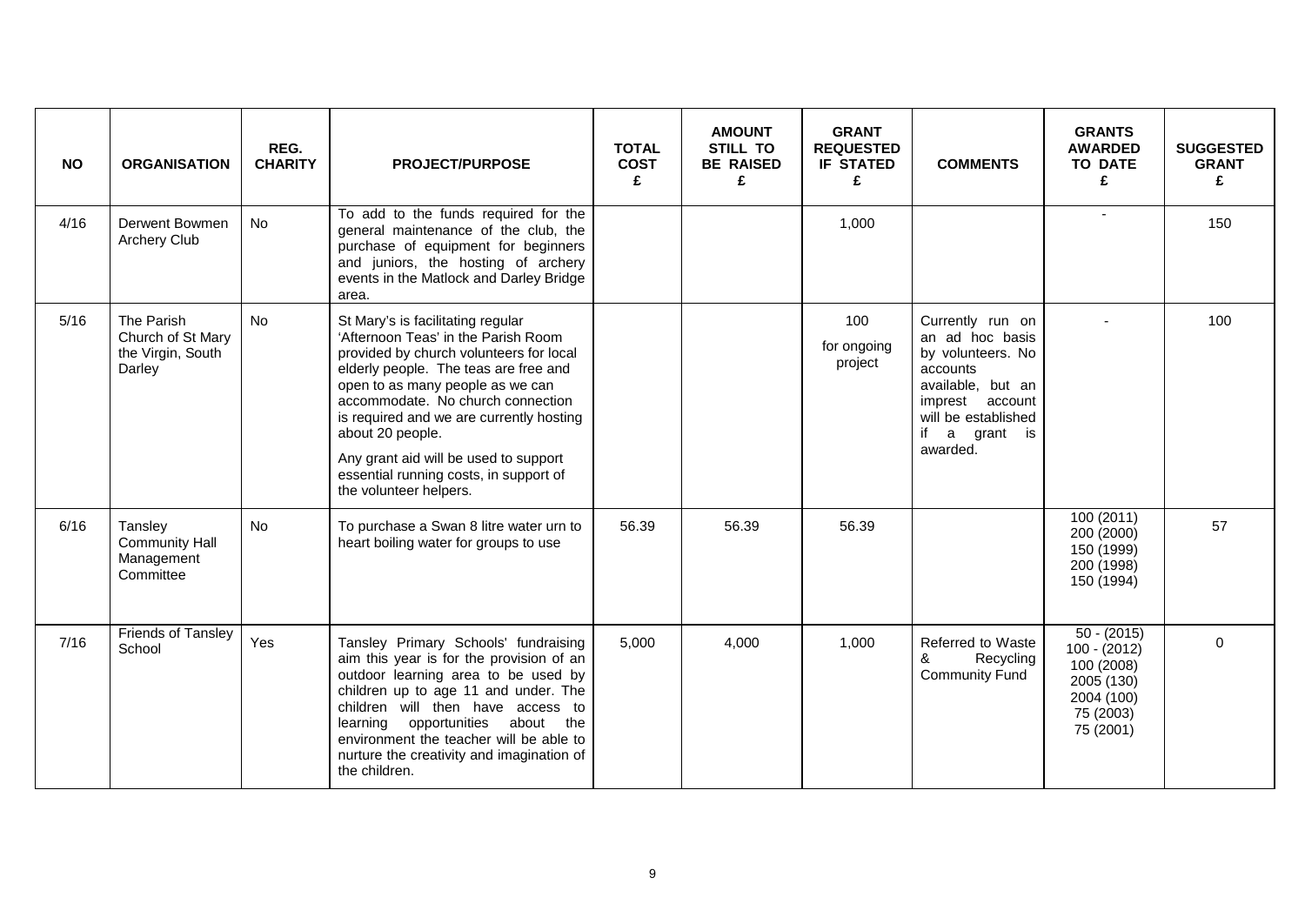| <b>NO</b> | <b>ORGANISATION</b>                                | REG.<br><b>CHARITY</b>              | <b>PROJECT/PURPOSE</b>                                                                                                                                                                                                                                                                                                                                                                     | <b>TOTAL</b><br><b>COST</b><br>£ | <b>AMOUNT</b><br><b>STILL TO</b><br><b>BE RAISED</b><br>£ | <b>GRANT</b><br><b>REQUESTED</b><br><b>IF STATED</b><br>£ | <b>COMMENTS</b>                                              | <b>GRANTS</b><br><b>AWARDED</b><br><b>TO DATE</b><br>£                                                     | <b>SUGGESTED</b><br><b>GRANT</b><br>£ |
|-----------|----------------------------------------------------|-------------------------------------|--------------------------------------------------------------------------------------------------------------------------------------------------------------------------------------------------------------------------------------------------------------------------------------------------------------------------------------------------------------------------------------------|----------------------------------|-----------------------------------------------------------|-----------------------------------------------------------|--------------------------------------------------------------|------------------------------------------------------------------------------------------------------------|---------------------------------------|
| 8/16      | St Joseph's<br><b>Primary School</b><br><b>PTA</b> | In the<br>process of<br>application | To regenerate the outdoor garden and<br>build raised beds to cultivate within cold<br>frames our own vegetable from<br>seed/seedlings vegetables. To plant a<br>section with wild flowers to help<br>improve wildlife including bees /<br>butterflies. The grant will be used to<br>supply materials for the children to use<br>to facilitate this.                                        | 250                              | 200                                                       | 200                                                       | Referred to Waste<br>&<br>Recycling<br><b>Community Fund</b> |                                                                                                            | $\Omega$                              |
| 9/16      | Derbyshire Gypsy<br>Liaison Group                  | No                                  | To purchase a heater for over the<br>winter. The DGLG support an elder<br>blind man and his heating has been<br>condemned. He lives in a caravan and<br>the DGLG are in the process of<br>reviewing his income.                                                                                                                                                                            | 99.95                            | 15                                                        | 84.95                                                     |                                                              | 50 (2015)                                                                                                  | 85                                    |
| 10/16     | First Taste (Darley<br>Dale)                       | Yes                                 | VOYAGE (Valuing of Youth & Age)<br>Project at Tansley House care home<br>with the children from Tansley County<br>Primary School. To develop on the<br>work already undertaken with the home<br>and the school embracing the<br>mentoring by the children of the older<br>people in the use of new technologies,<br>which would include environmental,<br>gardening and reminiscence work. | 7,000                            | 500                                                       | 500                                                       |                                                              | 300 (2009)<br>200 (2008)<br>150 (2007)<br>100 (2006)<br>130 (2005)<br>100 (2004)                           | 100                                   |
| 11/16     | Matlock Pre-<br>School Playgroup                   | Yes                                 | To improve the outdoor learning<br>environment at the Woolley Road site,<br>especially installing maths learning<br>equipment (number lines and abacus)<br>and a new covered sandpit.                                                                                                                                                                                                      | 547                              | 139                                                       | 139                                                       |                                                              | 50 (2015)<br>75 (2014)<br>200 (2012)<br>100 (2011)<br>100 (2009)<br>100 (2007)<br>110 (2006)<br>100 (2005) | 100                                   |